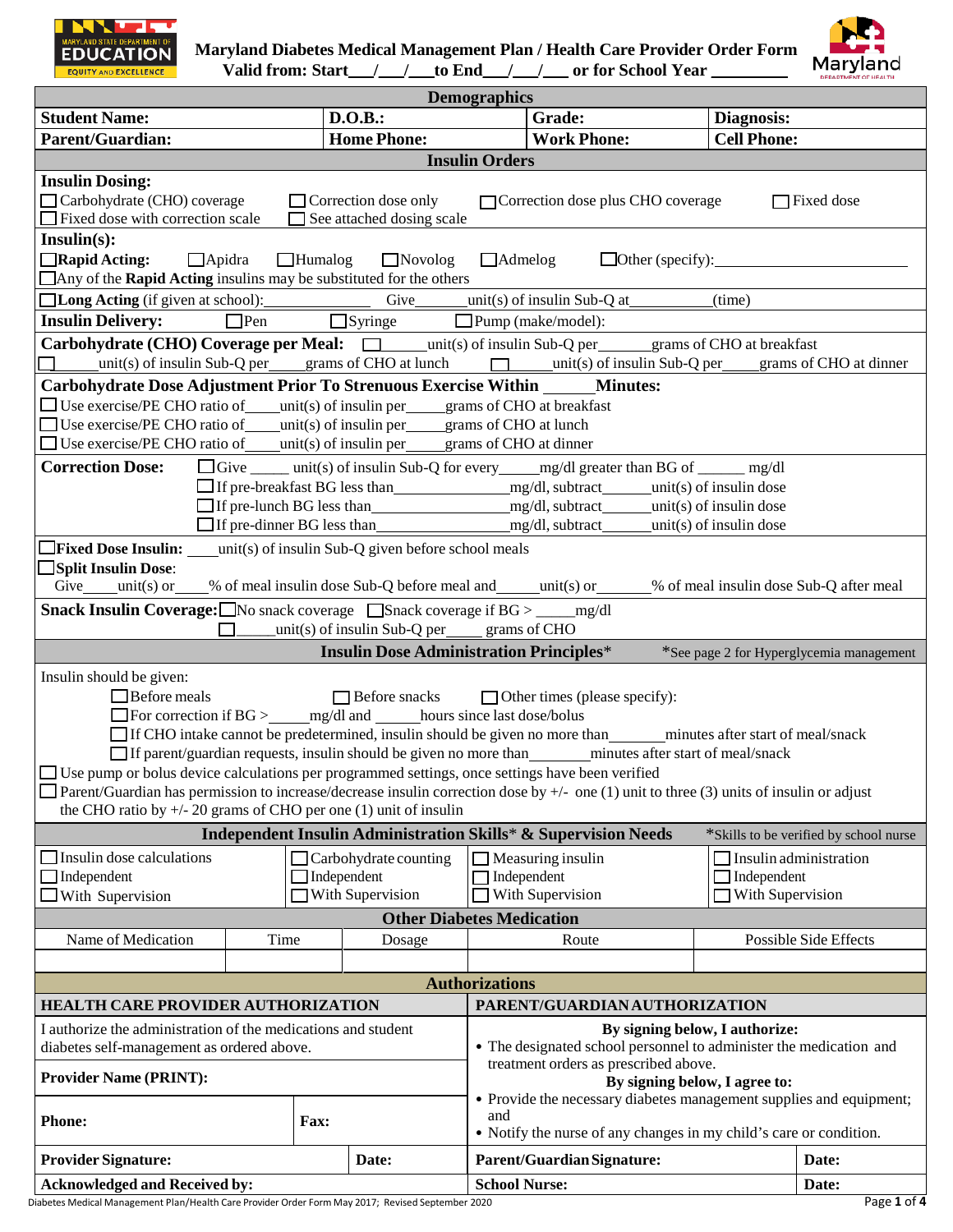**Maryland Diabetes Medical Management Plan / Health Care Provider Order Form** 

 **\_\_\_\_\_\_\_\_\_ \_\_\_ \_\_\_ \_\_\_ \_\_\_ \_\_\_ \_\_\_ Valid from: Start / / to End / / or for School Year** 

| <b>Student Name:</b>                                                                                                                                                                                                                                                                                                                                                                                                                                                                                                                                                                                                                                                                                                                                                                                                                                                                                                                                                                                                                                                                                                                                                                                      | D.O.B.:                                                                                                                                                 |                                                        |  |
|-----------------------------------------------------------------------------------------------------------------------------------------------------------------------------------------------------------------------------------------------------------------------------------------------------------------------------------------------------------------------------------------------------------------------------------------------------------------------------------------------------------------------------------------------------------------------------------------------------------------------------------------------------------------------------------------------------------------------------------------------------------------------------------------------------------------------------------------------------------------------------------------------------------------------------------------------------------------------------------------------------------------------------------------------------------------------------------------------------------------------------------------------------------------------------------------------------------|---------------------------------------------------------------------------------------------------------------------------------------------------------|--------------------------------------------------------|--|
|                                                                                                                                                                                                                                                                                                                                                                                                                                                                                                                                                                                                                                                                                                                                                                                                                                                                                                                                                                                                                                                                                                                                                                                                           | <b>Blood Glucose Monitoring*</b>                                                                                                                        | *Self-management skills to be verified by school nurse |  |
| <b>Blood Glucose (BG) Monitoring:</b><br>$\Box$ Before meals<br>$\Box$ Before PE/Activity<br>$\Box$ Prior to dismissal<br>The symptoms of hypo/hyperglycemia and any time the student does not feel well<br>$\Box$ Student may independently check BG*                                                                                                                                                                                                                                                                                                                                                                                                                                                                                                                                                                                                                                                                                                                                                                                                                                                                                                                                                    | $\Box$ After PE/Activity<br>Additional monitoring per parent/guardian request                                                                           |                                                        |  |
|                                                                                                                                                                                                                                                                                                                                                                                                                                                                                                                                                                                                                                                                                                                                                                                                                                                                                                                                                                                                                                                                                                                                                                                                           | <b>Continuous Glucose Monitoring</b>                                                                                                                    |                                                        |  |
| $\Box$ Uses CGM<br>Make/Model:                                                                                                                                                                                                                                                                                                                                                                                                                                                                                                                                                                                                                                                                                                                                                                                                                                                                                                                                                                                                                                                                                                                                                                            | Is this CGM make/model approved by the FDA for insulin dosing?                                                                                          | $\Box$ No<br>$\Box$ Yes                                |  |
| Alarms set for: Low _____ mg/dl<br>High                                                                                                                                                                                                                                                                                                                                                                                                                                                                                                                                                                                                                                                                                                                                                                                                                                                                                                                                                                                                                                                                                                                                                                   | $\Box$ If sensor falls out at school, notify parent/guardian<br>mg/dl                                                                                   |                                                        |  |
|                                                                                                                                                                                                                                                                                                                                                                                                                                                                                                                                                                                                                                                                                                                                                                                                                                                                                                                                                                                                                                                                                                                                                                                                           | Hypoglycemia Management*                                                                                                                                | *Self-management skills to be verified by school nurse |  |
| Mild or Moderate Hypoglycemia (BG below _______<br>$\Box$ Provide quick-acting glucose product equal to 15 grams of carbohydrate (or glucose gel), if conscious $\&$ able to swallow<br>$\Box$ Suspend pump for BG < mg/dl and restart pump when BG ><br>$\Box$ Student should consume a meal or snack within minutes after treating hypoglycemia<br>$\Box$ Other:<br>Always treat hypoglycemia before the administration of meal/snack insulin<br>Repeat BG check 15 minutes after use of quick-acting glucose<br>If BG still low, re-treat with 15 grams quick-acting CHO as stated above<br>$\bullet$                                                                                                                                                                                                                                                                                                                                                                                                                                                                                                                                                                                                  | mg/dl<br>mg/dl                                                                                                                                          |                                                        |  |
| If BG in acceptable range and it is lunch or snack time, have student eat and cover meal CHO per orders<br>$\bullet$<br>If CGM in use and BG $\geq$ 70 mg/dL and arrow going up, no need to recheck<br>Student may self-manage mild or moderate hypoglycemia and notify the school nurse*:<br>$\Box$ Yes $\Box$ No<br><b>Severe Hypoglycemia</b> (includes any of the following symptoms):                                                                                                                                                                                                                                                                                                                                                                                                                                                                                                                                                                                                                                                                                                                                                                                                                |                                                                                                                                                         |                                                        |  |
| Unconsciousness<br>Semi-consciousness<br>• Inability to control airway<br>$\bullet$<br>Inability to swallow<br>• Seizing<br>Worsening of symptoms despite treatment/retreatment as above<br>$\bullet$<br>$\bullet$<br>GLUCAGON injection:<br>$\Box$ 0.5 mg IM or Sub-Q<br>$\Box$ 1 mg<br>Place student in the recovery position<br>$\bullet$<br>$\bullet$<br>Call 911 and state glucagon was given for hypoglycemia; notify parent/guardian<br>$\bullet$<br>$\exists$ If glucagon is not available or there is no response to glucagon, administer glucose gel inside cheek, even if unconscious or seizing.<br>If glucose gel is administered, place student in recovery position.                                                                                                                                                                                                                                                                                                                                                                                                                                                                                                                       |                                                                                                                                                         |                                                        |  |
|                                                                                                                                                                                                                                                                                                                                                                                                                                                                                                                                                                                                                                                                                                                                                                                                                                                                                                                                                                                                                                                                                                                                                                                                           | Hyperglycemia Management*                                                                                                                               | *Self-management skills to be verified by school nurse |  |
| If BG greater than _____ mg/dl, or when child complains of nausea, vomiting, and/or abdominal pain, check urine/blood for ketones<br>If urine ketones are <b>trace to small</b> or blood ketones less than________ mmol/L:<br>Give_______ounces of sugar-free fluid or water per hour as tolerated<br>$\bullet$<br>Give insulin as listed in insulin orders <b>no more than every</b> _____ <b>hour(s)</b><br>$\bullet$<br>If urine ketones are <b>moderate to large</b> or blood ketones greater than _______ mmol/L:<br>Give_______ounces of sugar-free fluid or water per hour as tolerated<br>$\bullet$<br>If student uses pump, disconnect pump<br>$\bullet$<br>Give insulin as listed in insulin orders <b>no more than every</b> hour(s) by injection<br>$\bullet$<br>If large ketones and vomiting or large ketones and other signs of ketoacidosis, call 911. Notify parent/guardian.<br>Re-check BG and ketones _______ hours after administering insulin<br>Contact parent/guardian for: $\Box BG > \underline{\qquad}$ mg/dl $\Box$ Ketones > ____ mmol/L<br>Student may self-manage hyperglycemia with trace/small ketones and notify the school nurse: <sup>*</sup><br>$\Box$ Yes $\Box$ No |                                                                                                                                                         |                                                        |  |
|                                                                                                                                                                                                                                                                                                                                                                                                                                                                                                                                                                                                                                                                                                                                                                                                                                                                                                                                                                                                                                                                                                                                                                                                           | <b>Ketone Coverage</b>                                                                                                                                  |                                                        |  |
| For ketones trace to small (urine)/< mmol/L (blood):<br>Correction dose plus $\_\_\_\_$ unit(s) of insulin<br>$unit(s)$ of insulin                                                                                                                                                                                                                                                                                                                                                                                                                                                                                                                                                                                                                                                                                                                                                                                                                                                                                                                                                                                                                                                                        | For ketones moderate to large (urine)/>___________mmol/L (blood):<br>$\Box$ Correction dose plus $\_\_\_\_\$ unit(s) of insulin<br>$unit(s)$ of insulin |                                                        |  |
| <b>Parent/Guardian Name:</b>                                                                                                                                                                                                                                                                                                                                                                                                                                                                                                                                                                                                                                                                                                                                                                                                                                                                                                                                                                                                                                                                                                                                                                              | <b>Signature:</b>                                                                                                                                       | Date:                                                  |  |
| <b>Provider Name:</b>                                                                                                                                                                                                                                                                                                                                                                                                                                                                                                                                                                                                                                                                                                                                                                                                                                                                                                                                                                                                                                                                                                                                                                                     | <b>Signature:</b>                                                                                                                                       | Date:                                                  |  |
| <b>Acknowledged and Received by:</b>                                                                                                                                                                                                                                                                                                                                                                                                                                                                                                                                                                                                                                                                                                                                                                                                                                                                                                                                                                                                                                                                                                                                                                      | <b>School Nurse:</b>                                                                                                                                    | Date:                                                  |  |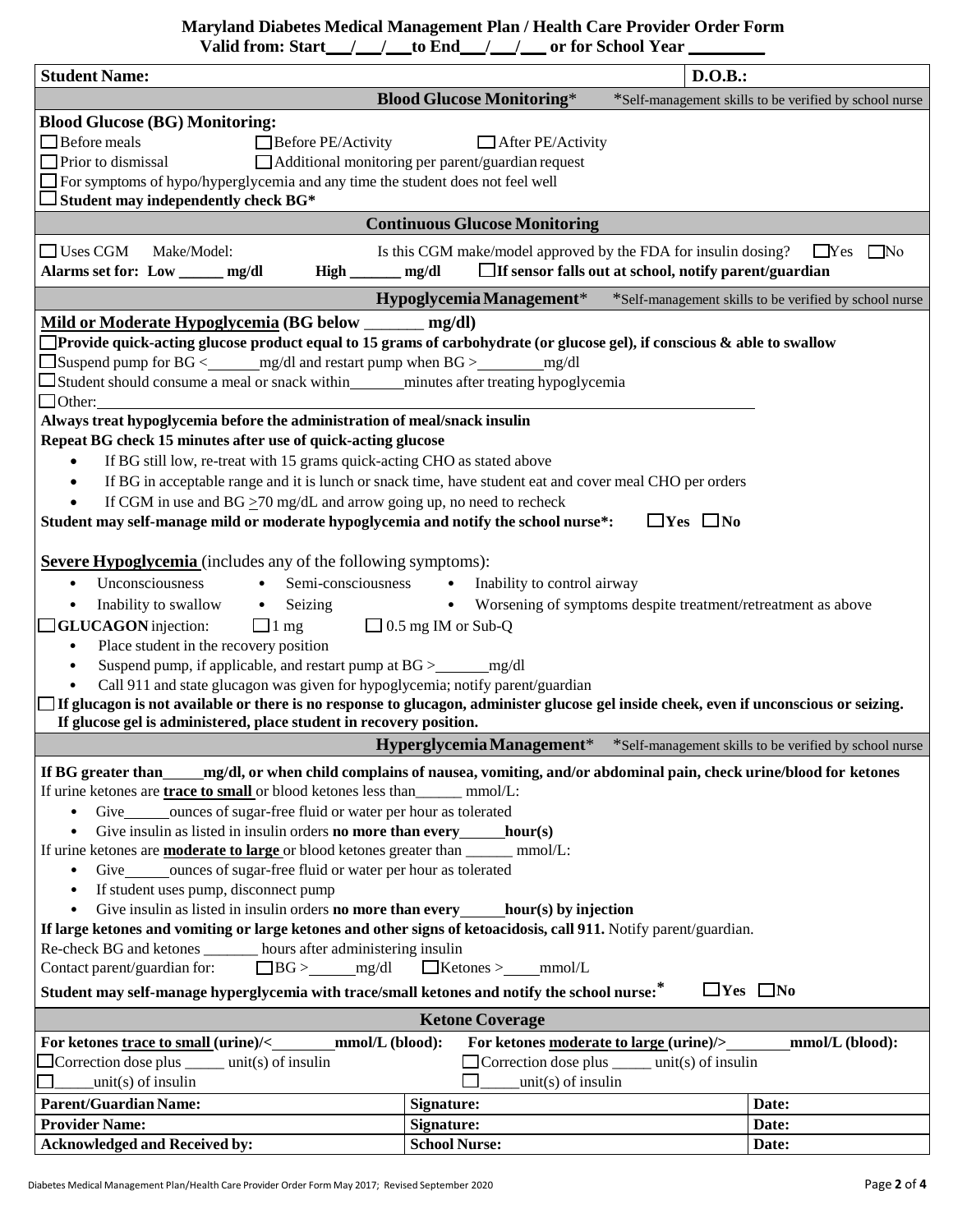## **Maryland Diabetes Medical Management Plan / Health Care Provider Order Form**

\_\_\_\_/\_\_\_\_\_\_to End\_\_\_\_/\_\_\_\_\_\_\_ or for School Year \_\_\_\_\_\_\_\_\_ **Valid from: Start / / to End / / or for School Year** 

| <b>Student Name:</b>                                                                                                                                                                                                                                                                                                                                                                                                                                                                                                                                                                                                                           |                                                                                                           | D.O.B.:                                                                                        |                                                        |
|------------------------------------------------------------------------------------------------------------------------------------------------------------------------------------------------------------------------------------------------------------------------------------------------------------------------------------------------------------------------------------------------------------------------------------------------------------------------------------------------------------------------------------------------------------------------------------------------------------------------------------------------|-----------------------------------------------------------------------------------------------------------|------------------------------------------------------------------------------------------------|--------------------------------------------------------|
|                                                                                                                                                                                                                                                                                                                                                                                                                                                                                                                                                                                                                                                | Physical Education, Physical Activity, and Sports* *Self-management skills to be verified by school nurse |                                                                                                |                                                        |
| $\Box$ Avoid physical education/physical activity/sports if:<br>$\Box$ BG < mg/dl<br>$\Box$ BG > mg/dl<br>Trace/small ketones present Moderate/large ketones present<br>May disconnect pump for physical education/physical activity/ sports<br>Student may set temporary basal rate for physical education/physical activity/sports <sup>3</sup><br>$\Box$ Other:                                                                                                                                                                                                                                                                             |                                                                                                           |                                                                                                |                                                        |
|                                                                                                                                                                                                                                                                                                                                                                                                                                                                                                                                                                                                                                                | Transportation*                                                                                           |                                                                                                | *Self-management skills to be verified by school nurse |
| $\Box$ Check BG prior to dismissal<br>□ If BG is not > ________ mg/dl, give _________ grams carbohydrate snack<br>$\Box$ BG must be > ________ mg/dl for bus ride/walk home<br>□ Only check BG if symptomatic prior to bus ride/walk home<br>$\Box$ Allow student to carry quick-acting glucose for consumption on bus, as needed for hypoglycemia <sup>*</sup><br>$\Box$ Student must be transported home with parent/guardian if (specify):<br>$\Box$ Other:                                                                                                                                                                                 |                                                                                                           |                                                                                                |                                                        |
|                                                                                                                                                                                                                                                                                                                                                                                                                                                                                                                                                                                                                                                | Disaster Plan (if needed for lockdown, 72-hour shelter in place)                                          |                                                                                                |                                                        |
| Continue to follow orders contained in this medical management plan<br>Additional insulin orders as follows: unit(s)/hour<br>$\Box$ Other:                                                                                                                                                                                                                                                                                                                                                                                                                                                                                                     |                                                                                                           |                                                                                                |                                                        |
|                                                                                                                                                                                                                                                                                                                                                                                                                                                                                                                                                                                                                                                | <b>Pump Management</b>                                                                                    |                                                                                                |                                                        |
| Pump start date:<br>Type of Pump:                                                                                                                                                                                                                                                                                                                                                                                                                                                                                                                                                                                                              |                                                                                                           | Child Lock: $\Box$ On                                                                          | $\Box$ Off                                             |
| <b>Basal</b> rates:<br>$unit(s)/hour$ $AM/PM$<br>$unit(s)/hour$ $AM/PM$<br>$unit(s)/hour$ $AM/PM$<br>unit(s)/hour AM/PM<br>$unit(s)/hour$ $AM/PM$<br>$unit(s)/hour$ $AM/PM$<br>Additional Hyperglycemia Management:<br>$\Box$ For infusion site failure: $\Box$ Give insulin via syringe or pen $\Box$ Change infusion site<br>□ For suspected pump failure, suspend or remove pump and give insulin via syringe or pen<br>$\Box$ If BG > mg/dl and moderate to large ketones, student should change infusion site and give correction dose by pen or syringe                                                                                  |                                                                                                           |                                                                                                |                                                        |
| $\Box$ Comments:                                                                                                                                                                                                                                                                                                                                                                                                                                                                                                                                                                                                                               |                                                                                                           |                                                                                                |                                                        |
|                                                                                                                                                                                                                                                                                                                                                                                                                                                                                                                                                                                                                                                | <b>Independent Pump Management Skills and Supervision Needs*</b>                                          |                                                                                                |                                                        |
| *Skills to be verified by school nurse. Supervision will be provided if not fully independent when appropriate                                                                                                                                                                                                                                                                                                                                                                                                                                                                                                                                 |                                                                                                           |                                                                                                |                                                        |
| Student is independent in the pump skills indicated below:<br>$\Box$ Carbohydrate counting<br>Reconnect pump at infusion set<br>Give self-injection if needed                                                                                                                                                                                                                                                                                                                                                                                                                                                                                  | Bolus an insulin dose<br>Prepare and insert infusion set<br>Disconnect pump<br><b>Additional Orders</b>   | Set a basal rate/temporary basal rate<br>Troubleshoot alarms and malfunctions<br>$\Box$ Other: |                                                        |
| Please FAX copies of BG/insulin diabetes management records every                                                                                                                                                                                                                                                                                                                                                                                                                                                                                                                                                                              | weeks                                                                                                     | (FAX number:                                                                                   |                                                        |
| Other orders:                                                                                                                                                                                                                                                                                                                                                                                                                                                                                                                                                                                                                                  |                                                                                                           |                                                                                                | Use page 4 of form if additional space is needed       |
|                                                                                                                                                                                                                                                                                                                                                                                                                                                                                                                                                                                                                                                | <b>Parent/Guardian Consent for Self-Management</b>                                                        |                                                                                                |                                                        |
| $\Box$ is not authorized to self-manage as indicated by my child's health care provider<br>$\blacksquare$ I acknowledge that my child $\blacksquare$ is<br>- I understand the school nurse will work with my child to learn self-management skills if he/she is not currently capable of or authorized to<br>perform independently<br>My child has my permission to independently perform the diabetes tasks listed below as indicated by my child's health care provider:<br>Blood glucose monitoring<br>Insulin administration<br>$\Box$ Pump management<br>$\Box$ Carbohydrate counting<br>$\Box$ Insulin dose calculation<br>$\Box$ Other: |                                                                                                           |                                                                                                |                                                        |
| <b>Parent/Guardian Name:</b>                                                                                                                                                                                                                                                                                                                                                                                                                                                                                                                                                                                                                   | Signature:                                                                                                |                                                                                                | Date:                                                  |
| <b>Provider Name:</b>                                                                                                                                                                                                                                                                                                                                                                                                                                                                                                                                                                                                                          | <b>Signature:</b>                                                                                         |                                                                                                | Date:                                                  |
| <b>Acknowledged and Received by:</b>                                                                                                                                                                                                                                                                                                                                                                                                                                                                                                                                                                                                           | <b>School Nurse:</b>                                                                                      |                                                                                                | Date:                                                  |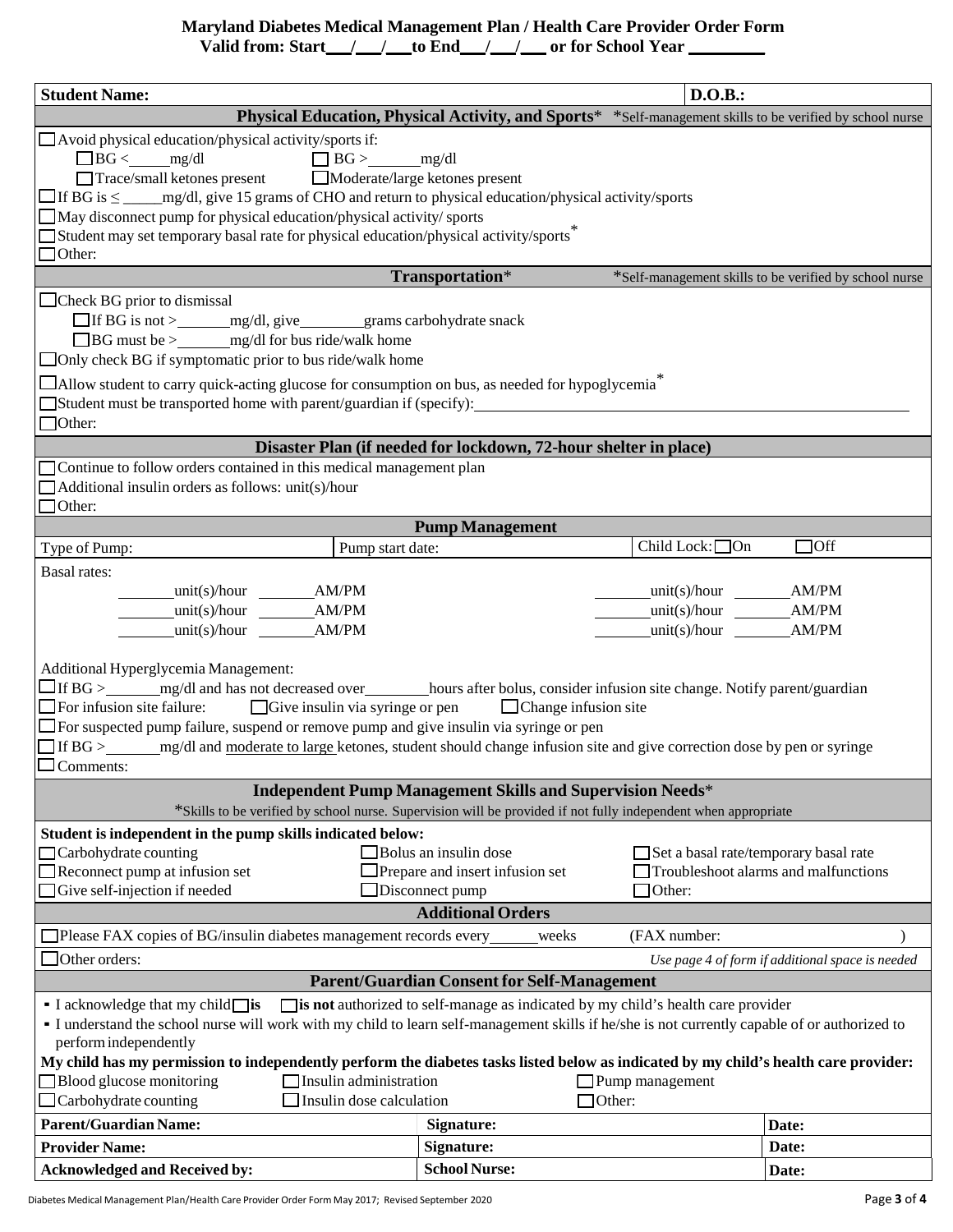| <b>Student Name:</b> |                                   | D.O.B: |  |
|----------------------|-----------------------------------|--------|--|
|                      | <b>Additional Orders Addendum</b> |        |  |
|                      |                                   |        |  |
|                      |                                   |        |  |
|                      |                                   |        |  |
|                      |                                   |        |  |
|                      |                                   |        |  |
|                      |                                   |        |  |
|                      |                                   |        |  |

| <b>Parent/Guardian Name:</b>  | Signature:    | Date: |
|-------------------------------|---------------|-------|
| <b>Provider Name:</b>         | Signature:    | Date: |
| Acknowledged and received by: | School Nurse: | Date: |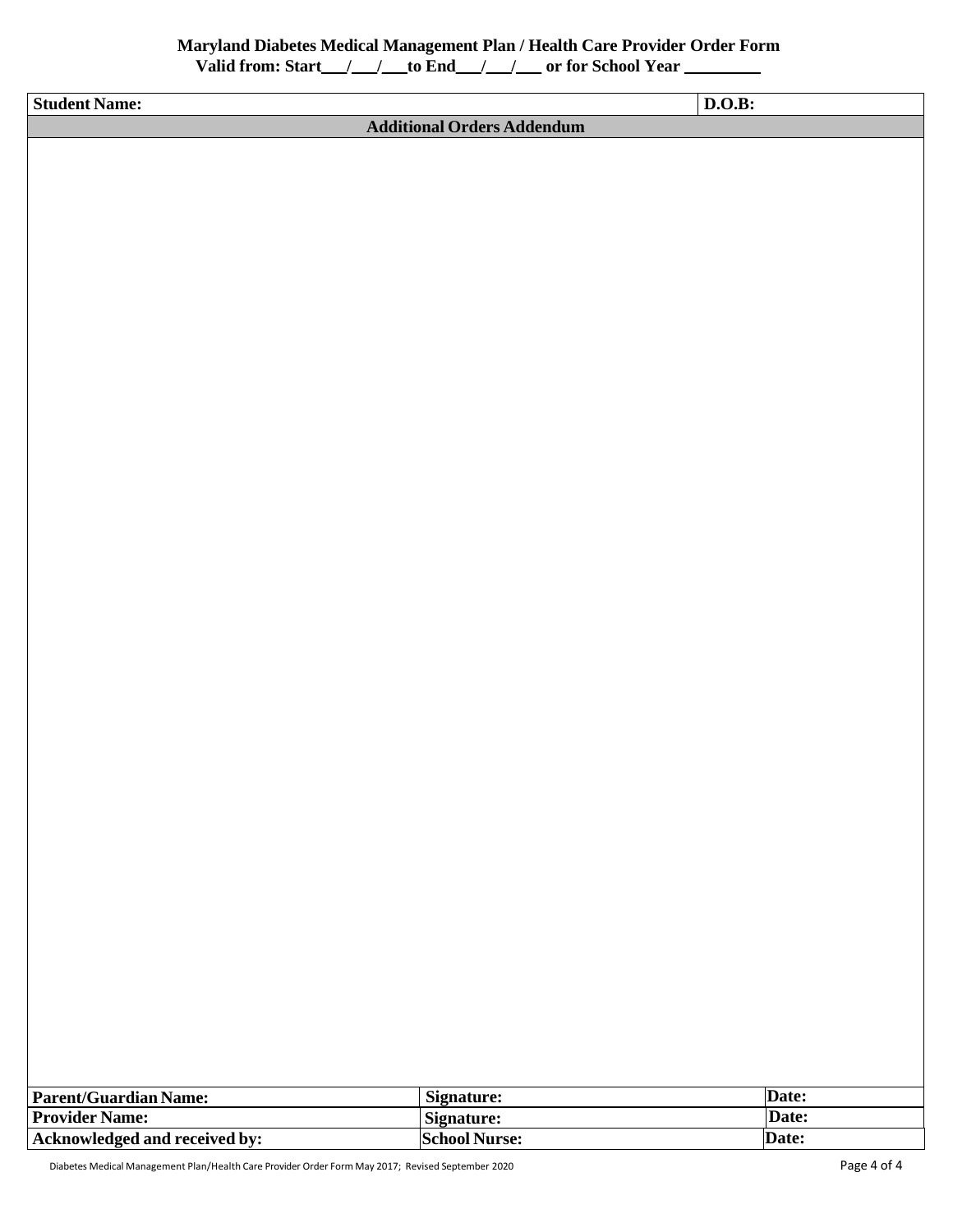Maryland Diabetes Medical Management Plan/Health Care Provider Order Form

| <b>Form Section</b>                                     | Guidance                                                                                                                                                                                                                                                                                                                                                                                                                |
|---------------------------------------------------------|-------------------------------------------------------------------------------------------------------------------------------------------------------------------------------------------------------------------------------------------------------------------------------------------------------------------------------------------------------------------------------------------------------------------------|
| <b>Insulin Dosing</b>                                   |                                                                                                                                                                                                                                                                                                                                                                                                                         |
| Carbohydrate coverage                                   | Calculated to cover carbohydrate intake at meals or snacks.<br>Grams of carbohydrate in meal $=$ units of insulin<br>Insulin to Carb Ratio                                                                                                                                                                                                                                                                              |
| Correction dose                                         | Calculated to correct a high blood glucose level to a desired goal.<br>Sample formula:<br>$\frac{1}{2} \text{ Blood glucose-Target blood glucose}$ =<br>of units for correction<br><b>Sensitivity Factor</b>                                                                                                                                                                                                            |
| Fixed dose                                              | Set insulin dose at meals.                                                                                                                                                                                                                                                                                                                                                                                              |
| Fixed dose with sliding scale                           | Set insulin dose which is adjusted based on blood glucose levels.                                                                                                                                                                                                                                                                                                                                                       |
| <b>Insulin Delivery</b><br><b>Insulin Pumps</b>         | It is always helpful to have quick access to the instruction manual or the<br>quick reference guide for each pump. All pump manufacturers have<br>websites with instruction manuals and online trainings.                                                                                                                                                                                                               |
| <b>Insulin Dose Administration</b><br><b>Principles</b> | Insulin dose calculation: round up or down to the nearest half or whole<br>unit.<br>May use clinical discretion: if physical activity follows, round down.<br>Insulin should be given before a meal. If the CHO intake cannot be<br>determined before the meal, consult with the parents and provider to<br>develop a plan that would work best for the student.                                                        |
| <b>Target Blood Glucose Range</b>                       | Suggested ranges per the American Diabetes Association for all<br>pediatric patients with Type 1.<br>Before meals: 90-130 mg/dl<br>Bedtime/overnight: 90-150 mg/dl                                                                                                                                                                                                                                                      |
| <b>Continuous Glucose Monitoring</b>                    | Monitors glucose level from the interstitial tissue. Provides valuable<br>information on trends in glucose levels, pre- and post-meal glucose<br>levels and glucose changes during exercise. System involves a sensor,<br>transmitter and a receiver. Interstitial reading lags behind blood glucose<br>readings by 5 minutes. Medtronic and Dexcom are the primary CGM<br>manufacturers and each has helpful websites. |

## **Guidance Document**